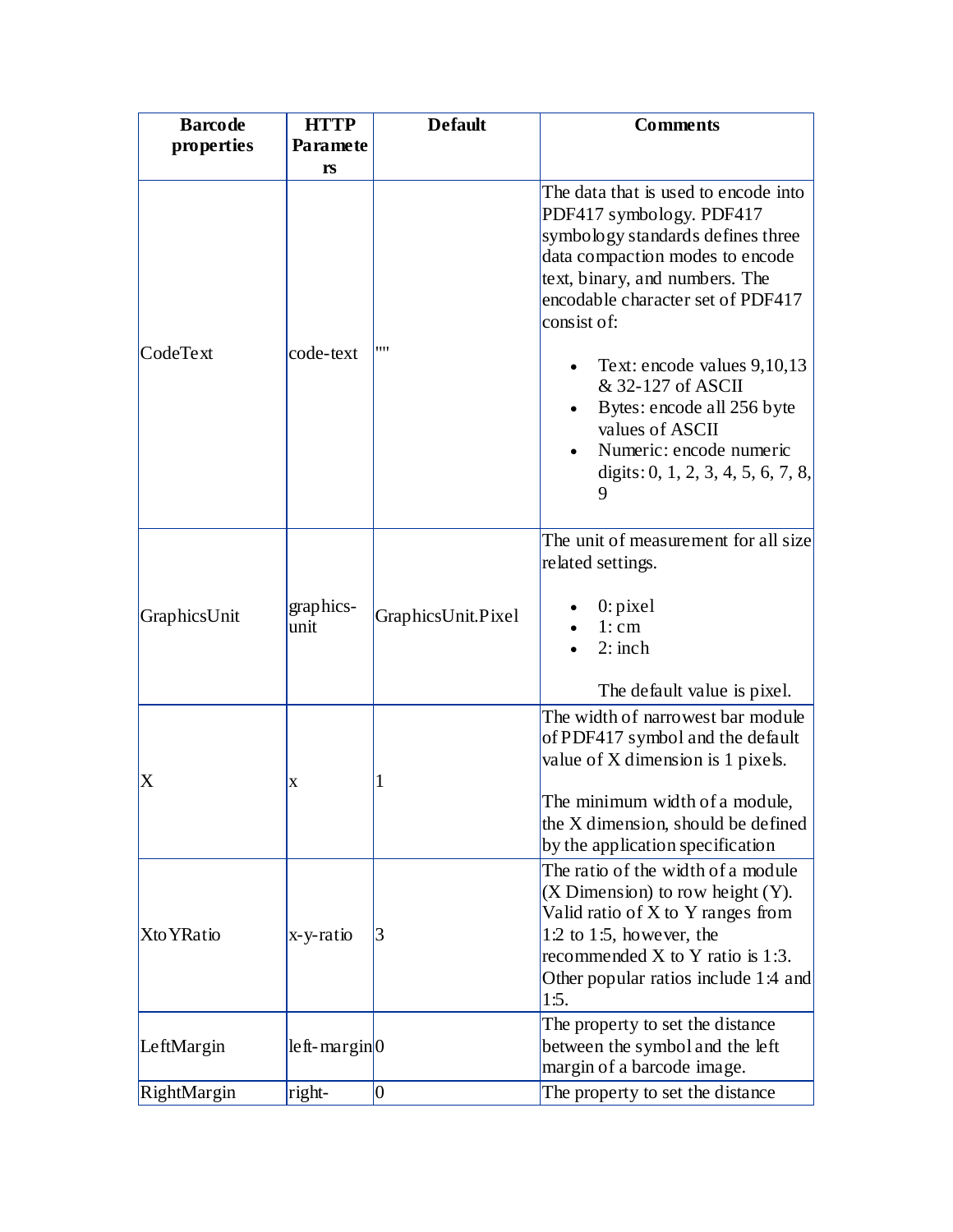| <b>Barcode</b> | <b>HTTP</b>       | <b>Default</b>  | <b>Comments</b>                                                       |
|----------------|-------------------|-----------------|-----------------------------------------------------------------------|
| properties     | Paramete          |                 |                                                                       |
|                | rs                |                 |                                                                       |
|                | margin            |                 | between the symbol and the right                                      |
|                |                   |                 | margin of a barcode image.                                            |
| TopMargin      | top-margin $ 0$   |                 | The property to customize the space                                   |
|                |                   |                 | between the symbol and the top<br>margin on a barcode image           |
|                |                   | 10<br> 72       |                                                                       |
| BottomMargin   | bottom-<br>margin |                 | The property to change the space<br>between the symbol and the bottom |
|                |                   |                 | margin on a barcode image                                             |
|                |                   |                 | This property set the resolution in                                   |
|                |                   |                 | DPI of a barcode image to be                                          |
|                |                   |                 | drawn, and the default value that is                                  |
| Resolution     | resolution        |                 | set to printer is 72 pixels. You can                                  |
|                |                   |                 | adjust the value to get a custom                                      |
|                |                   |                 | resolution barcode image.                                             |
|                |                   |                 | The Rotate property allows you                                        |
|                |                   |                 | changing the angle of a barcode.                                      |
|                |                   |                 | The valid values are:                                                 |
|                |                   |                 |                                                                       |
|                | rotate            |                 | Rotate0: do not rotate the<br>barcode                                 |
|                |                   |                 | Rotate90: rotate the barcode                                          |
| Rotate         |                   | 10              | 90 degrees clockwise                                                  |
|                |                   |                 | Rotate180: rotate the                                                 |
|                |                   |                 | barcode 180 degrees                                                   |
|                |                   |                 | clockwise                                                             |
|                |                   |                 | Rotate270: rotate the                                                 |
|                |                   |                 | barcode 270 degrees                                                   |
|                |                   |                 | clockwise                                                             |
|                |                   |                 |                                                                       |
|                | format            |                 | This is a method that is used for                                     |
|                |                   |                 | exporting barcode to different type                                   |
|                |                   |                 | of image formats. It allows<br>developers generate barcode in         |
|                |                   |                 | formats like JPEG/JPG, BMP, GIF,                                      |
| Format         |                   |                 | and PNG.                                                              |
|                |                   | ImageFormat.Png |                                                                       |
|                |                   |                 | The default method is                                                 |
|                |                   |                 | ImageFormat.Png. Image format                                         |
|                |                   |                 | type. Using                                                           |
|                |                   |                 | System.Drawing.Imaging.ImageFor                                       |
|                |                   |                 | mat                                                                   |
| ProcessTilde   | process-          | false           | Set the process Tilde property to                                     |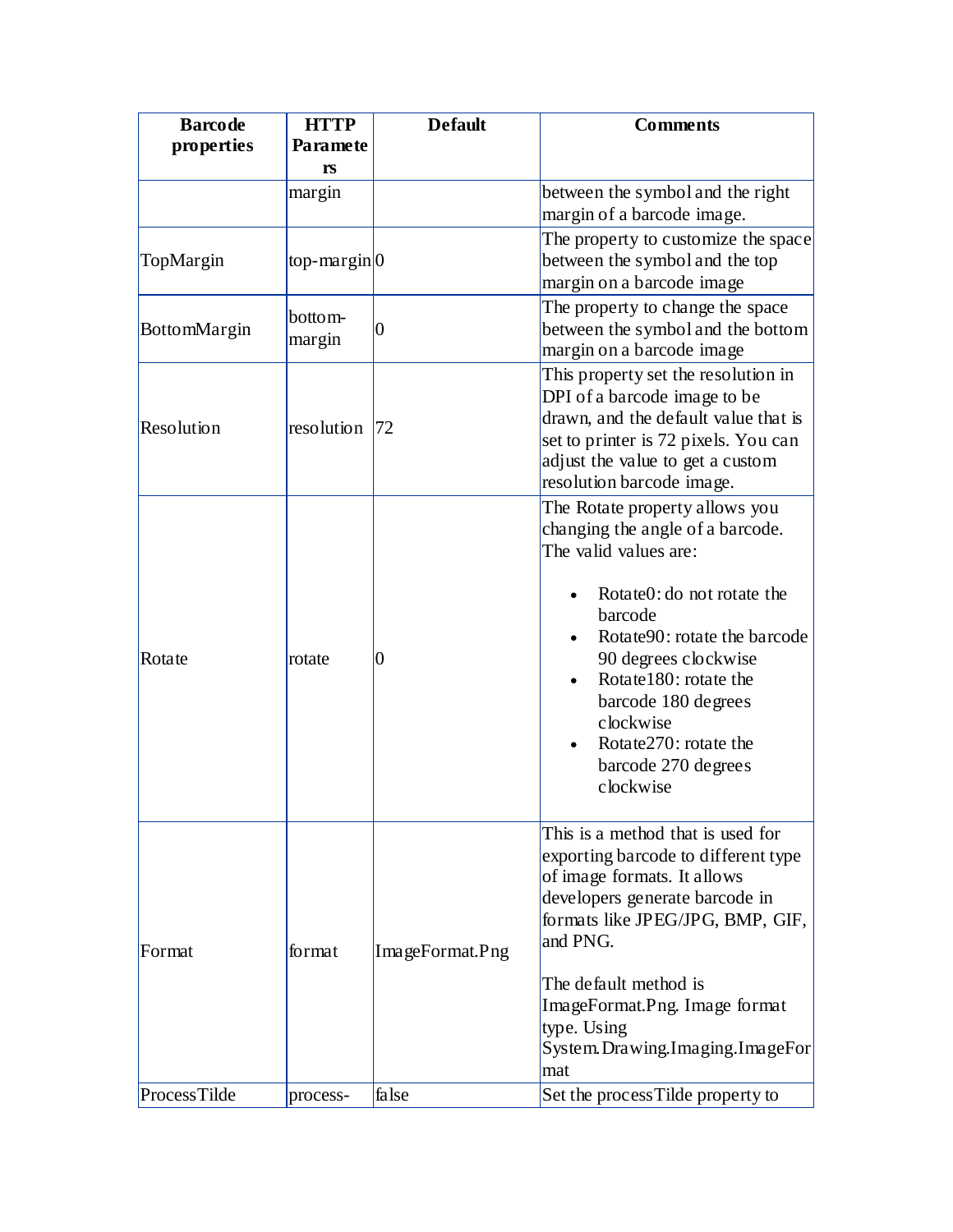| <b>Barcode</b> | <b>HTTP</b>       | <b>Default</b>          | <b>Comments</b>                                                                                                                                                                                                                                                                                                                                                                                                                                                               |
|----------------|-------------------|-------------------------|-------------------------------------------------------------------------------------------------------------------------------------------------------------------------------------------------------------------------------------------------------------------------------------------------------------------------------------------------------------------------------------------------------------------------------------------------------------------------------|
| properties     | Paramete          |                         |                                                                                                                                                                                                                                                                                                                                                                                                                                                                               |
|                | rs                |                         |                                                                                                                                                                                                                                                                                                                                                                                                                                                                               |
|                | tilde             |                         | true, if you want use the tilde<br>character "~" to specify special<br>characters in the input data. Default<br>is false.<br>$\sim$ NNN: is used to represent the<br>ASCII character with the value of<br>NNN. NNN is from 000 - 255.<br>The data compaction modes of<br>PDF417 symbology                                                                                                                                                                                     |
| DataMode       | data-mode         | PDF417DataMode.T<br>ext | Auto: if set the DataMode<br>as Auto, the PDF417 engine<br>is going to use the<br>appropriate data mode to<br>encode the input data<br>automatically<br>Text: if select the Text<br>mode, the PDF417 engine is<br>able to encode values<br>9,10,13 & 32-127 of ASCII<br>characters<br>Bytes: the Byte compaction<br>mode is capable of encoding<br>all 256 possible 8-bit byte<br>values of ASCII<br>Numeric: numeric<br>compaction mode encodes<br>numeric data strings only |
| <b>ECL</b>     | ecl               | PDF417ECL.ECL_2         | Error Correction Level. PDF417<br>uses different error correction levels<br>to compensate for defects in the<br>label and misreads in the decoding<br>process. The values of PDF417<br>error correction levels range from 0<br>to 8 and the recommended level is<br>2. Default value is<br>PDF417ECL.ECL_2(2).                                                                                                                                                                |
| RowCount       | row-count $\beta$ |                         | The number of rows of a PDF417<br>barcode is selectable. Valid number<br>of rows of a PDF417 symbol ranges<br>from 3 to 90. The default value is 3                                                                                                                                                                                                                                                                                                                            |